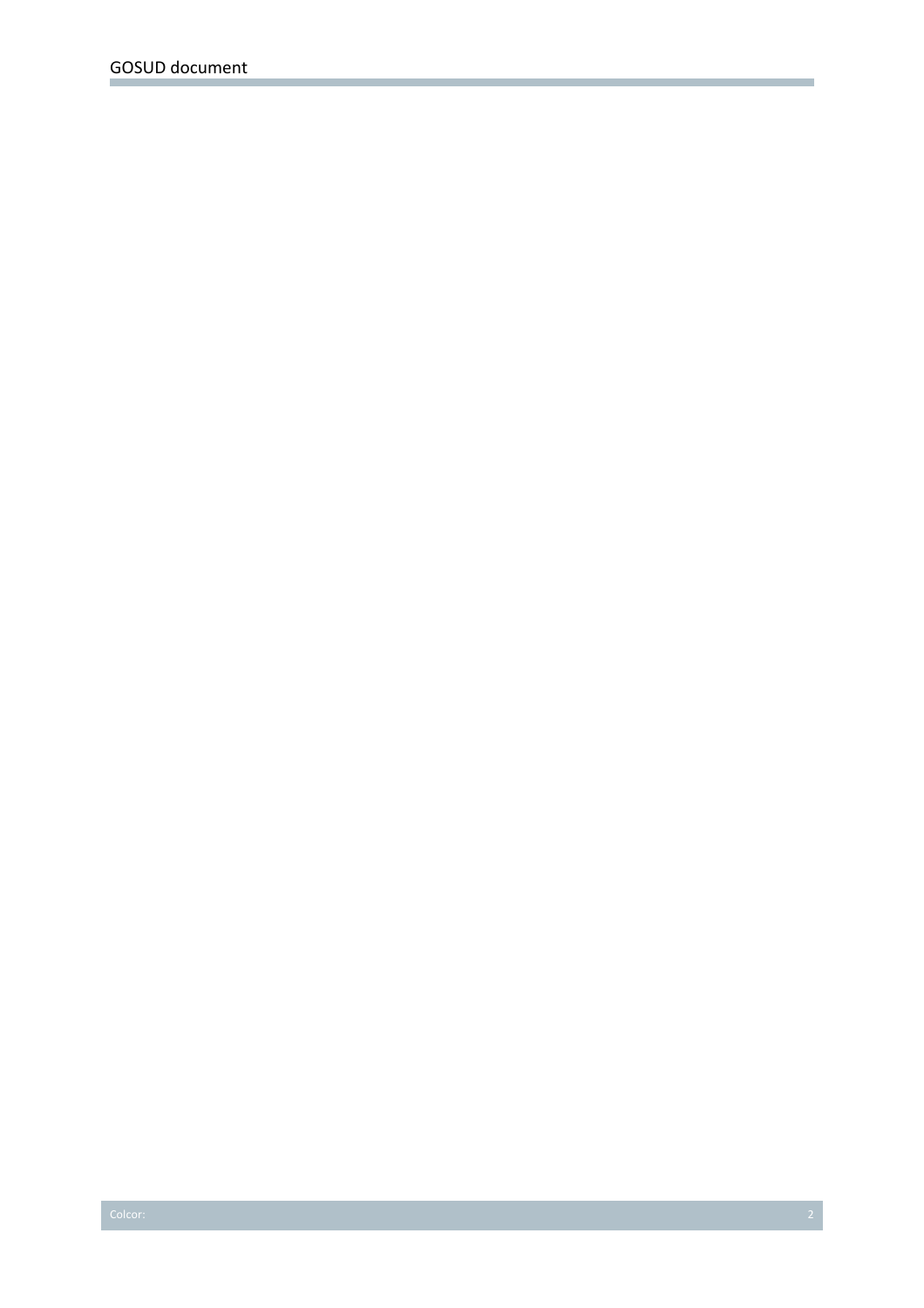The thermosalionmeter data (TSG) can be transmitted in real time to the Coriolis data center who will include them into the GOSUD database. A simple ASCI format, called COLCOR has been designed to hold both the metadata and the TSG measurements. Although not mandatory, using this format will greatly speed up the data processing.

### Colcor Header

Each line of the header corresponds to a specific sensor. It gives the dates of calibration and of installation, the serial number of the sensor and the calibration coefficients if relevant. In the example provided below:

- line 1 corresponds to the TSG conductivity sensor
- line 2 corresponds to the TSG temperature sensor
- line 3 corresponds to the temperature sensor installed at the water inlet.
- line 4 gives the immersion (depth) of the water inlet

#### **Header of a Colcor V2 file**

#\$xxCOR,date,SBE21,CONDUCTIVITY,serial\_number,install\_date,calib\_date,g,coe f,h,coef,i,coef,j,coef,cp,coef,ct,coef,slope,coef,offset,coef, #\$xxCOR,date,SBE21,TEMPERATURE, serial\_number, install\_date,calib\_date,g,coef ,h,coef,i,coef,j,coef,f0,coef,slope,coef,offset,coef, #\$xxCOR, date, SBE3, TEMPERATURE, serial\_number, install\_date, calib\_date, g, coef, h,coef,i,coef,j,coef,f0,coef,slope,coef,offset,coef, #\$xxCOR,date,SBE3,IMMERSION,immersion,  $xx$  = vessel code (AT = Atalante, PP = Pourquoi Pas ? ...) date = date of the first measurement in the file (DD/MM/YYYY) serial number = serial number of the sensor install date = date of installation on board of the sensor (DD/MM/YYYY) date calib = date of the last calibration of the sensor (DD/MM/YYYY) coef = value of each calibration coefficient immersion = immersion (meter) of the sensor

## Colcor datablock

| Colu-<br>mn                 | Field       | Format       | Value / Unit  | Length  | Comments                                                 |  |  |  |
|-----------------------------|-------------|--------------|---------------|---------|----------------------------------------------------------|--|--|--|
|                             |             |              |               |         |                                                          |  |  |  |
| <b>Header of data block</b> |             |              |               |         |                                                          |  |  |  |
|                             | Header      | <b>XXXXX</b> | <b>\$PIFM</b> | $5 + 1$ | "+1" coresponds to the<br>comma separating each<br>field |  |  |  |
| 2(2)<br>first  <br>digits)  | Vessel code | XX           | AT, SU, TS    | 2       | $AT = Atalante, SU =$<br>Suroît, TS = Thalassa           |  |  |  |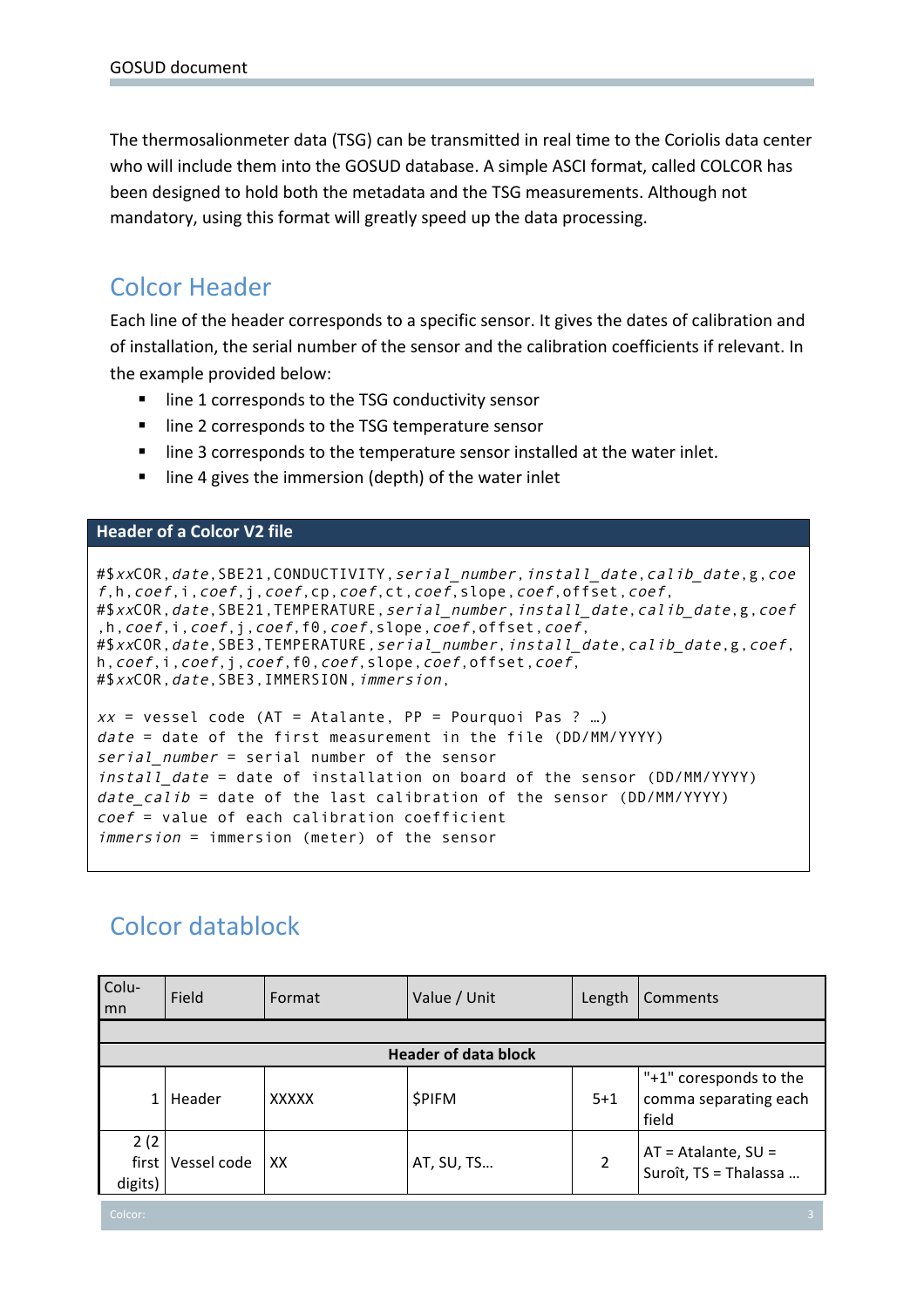|                             | 2 (3 last Scientific               | <b>XXX</b>                        | <b>COR</b>                          | $3 + 1$  |                                                                               |
|-----------------------------|------------------------------------|-----------------------------------|-------------------------------------|----------|-------------------------------------------------------------------------------|
| digits)                     | data code                          |                                   |                                     |          |                                                                               |
| 3                           | Date                               | DD/MM/YYYY                        |                                     | $10 + 1$ |                                                                               |
| 4                           | Hour                               | HH:MM:SS                          |                                     | $8 + 1$  |                                                                               |
| $5 - 6 - 7$                 | Latitude                           | S,DD,MM.MMM                       | N/S, degrees,<br>minutes.hundredths | $11+1$   | Example: N,45,22.235                                                          |
| $8 - 9 - 10$                | Longitude                          | W,DDD,MM.MM<br>M                  | E/W, degrees,<br>minutes.hundredths | $12 + 1$ | Example: W,025,33.435                                                         |
| 11                          | Precision of<br>the point          | Χ                                 | 0,1,9                               | $1 + 1$  | If the precision of the<br>point is unknown, the<br>default value is 9        |
| 12                          | Origin of the<br>point             | <b>XXX</b>                        | GPS,<br>GPD, GPN, LOR, SYL          | $3 + 1$  | If the origin of the point<br>is unknown, the default<br>value is 999         |
| 13                          | Referential                        | <b>XXXX</b>                       | WG84, WG72, ED50                    | $4 + 1$  | If the referential is<br>unknown, the default<br>value is 9999                |
|                             |                                    |                                   |                                     |          |                                                                               |
|                             |                                    |                                   | Thermosalinograph data              |          |                                                                               |
|                             | $14$ TSG data                      | <b>XXXXX</b>                      | <b>THSAL</b>                        | $5 + 1$  |                                                                               |
| $15 - 16 -$<br>$17 - 18$    | Reduction<br>mask                  | XXX, XXX, XXX, XXX                |                                     | $15 + 1$ | Number of reduced data<br>for each parameter<br>described columns 19 to<br>22 |
| 19 <sup>1</sup>             | Temperatur<br>e at water<br>intake | XXX.XXX                           | Celsius degrees (T90)               | $7 + 1$  | Defaut value: 999.999                                                         |
| 20                          | Temperatur<br>e in the tank        | XXX.XXX                           | Celsius degrees (T90)               | $7 + 1$  | Defaut value: 999.999                                                         |
| 21 <sub>1</sub>             | Conductivity                       | XXX.XXX                           | Siemens/m                           | $7 + 1$  | Defaut value: 999.999                                                         |
|                             | 22 Salinity                        | XXX.XXX                           | PSU (SAL78)                         | $7 + 1$  | Defaut value: 999.999                                                         |
|                             |                                    |                                   |                                     |          |                                                                               |
|                             |                                    |                                   | <b>Meteorology</b>                  |          |                                                                               |
| 23                          | Meteo                              | <b>XXXXX</b>                      | <b>METEO</b>                        | $5 + 1$  |                                                                               |
| $24 - 25 -$<br>28-29-<br>30 | 26-27-Reduction<br>mask            | XXX,XXX,XXX,XXX,<br>XXX, XXX, XXX |                                     | $27 + 1$ | Number of reduced data<br>for each parameter<br>described columns 31 to<br>37 |
| 31                          | Temperatur<br>e of wet air         | XXXX.XXX                          | Celsius degrees (T90)               | $8 + 1$  | Default value: 9999.999                                                       |
| 32                          | Water<br>temperatur<br>e           | XXX.XXX                           | Celsius degrees (T90)               | $7 + 1$  | Default value: 999.999                                                        |
| 33                          | Humidity                           | XXX.XX                            | $\%$                                | $6 + 1$  | Default value: 999.99                                                         |
| 34                          | Atmospheri<br>c pressure           | XXXX.XX                           | mbar                                | $7 + 1$  | Default value: 9999.99                                                        |
| 35                          | Solar<br>radiation                 | XXXX.XX                           | mW/cm2                              | $7 + 1$  | Default value: 9999.99                                                        |
|                             | 36 Pluviometer                     | XXXX.XX                           | mm                                  | $7 + 1$  | Default value: 9999.99                                                        |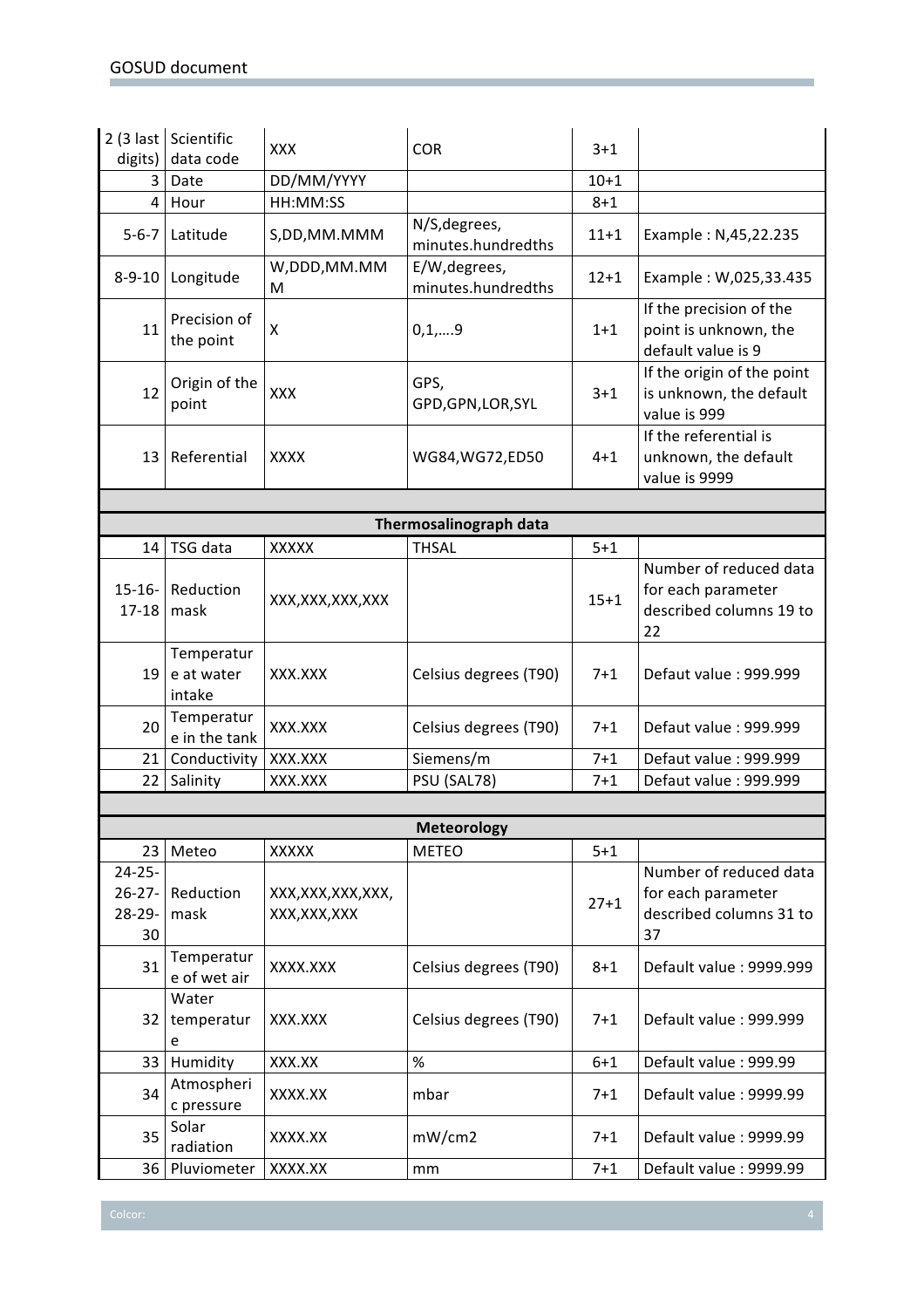|                       | 37 Dew-point                  | XXXX.XXX           | Celsius degrees (T90) | $8 + 1$        | Default value: 9999.999                                                       |  |  |  |
|-----------------------|-------------------------------|--------------------|-----------------------|----------------|-------------------------------------------------------------------------------|--|--|--|
|                       |                               |                    |                       |                |                                                                               |  |  |  |
| Wind                  |                               |                    |                       |                |                                                                               |  |  |  |
|                       | 38 Vent                       | <b>XXXXX</b>       | <b>VENTS</b>          | $5 + 1$        |                                                                               |  |  |  |
| $39-40-$<br>$41 - 42$ | Reduction<br>mask             | XXX, XXX, XXX, XXX |                       | $15 + 1$       | Number of reduced data<br>for each parameter<br>described columns 43 to<br>46 |  |  |  |
| 43                    | Apparent<br>wind speed        | XXX.X              | m/s                   | $5 + 1$        | Default value: 999.9                                                          |  |  |  |
| 44                    | Apparent<br>wind<br>direction | XXX.X              | Degrees               | $5 + 1$        | Default value: 999.9                                                          |  |  |  |
| 45                    | True wind<br>speed            | XXX.X              | m/s                   | $5 + 1$        | Default value: 999.9                                                          |  |  |  |
| 46                    | True wind<br>direction        | XXX.X              | <b>Degrees</b>        | $5 + 1$        | Default value: 999.9                                                          |  |  |  |
|                       |                               |                    |                       |                |                                                                               |  |  |  |
| <b>Water flow</b>     |                               |                    |                       |                |                                                                               |  |  |  |
| 47                    | Water flow<br>data            | <b>XXXX</b>        | <b>FLOW</b>           | $4 + 1$        |                                                                               |  |  |  |
| 48                    | Reduction<br>mask             | XXX                |                       | $3 + 1$        | Number of reduced data<br>for each parameter<br>described column 49           |  |  |  |
|                       | 49 Flow                       | XXXX.XX            | 1/mn                  | $7 + 1$        | Default value 9999.99                                                         |  |  |  |
|                       | End of<br>record              | XX                 | <b>CRLF</b>           | $\overline{2}$ |                                                                               |  |  |  |
|                       | Record length                 |                    | 278                   |                |                                                                               |  |  |  |

### **Example of a Colcor V2 file (Header and data block)**

#\$ATCOR,03/08/2013,SBE21,CONDUCTIVITY,3237,24/10/2012,09/09/2011,g,- 4.22398567E+00,h,4.98817133E-01,i,-2.38667412E-04,j,4.11567046E-05,cp,0.00000000E+00,ct,3.25000000E-06,slope,1.00000000E+00,offset,0.00000000E+00, #\$ATCOR,03/08/2013,SBE21,TEMPERATURE,3237,24/10/2012,02/02/2007,g,4.230844 40E-03,h,6.32560572E-04,i,1.88067311E-05,j,1.26910909E-06,f0,1.00000000E+03,slope,1.00014800E+00,offset,-1.40000000E-03, #\$ATCOR,03/08/2013,SBE3,TEMPERATURE,0217,24/10/2012,05/09/2011,g,4.0000000 0E-03,h,2.00000000E-04,i,0.00000000E+00,j,0.00000000E+00,f0,1.00000000E+03,slope,1.00005600E+0 0,offset,-8.00000000E-04, #\$ATCOR,03/08/2013,SBE3,IMMERSION,3.50000000E+00, \$PIFM,ATCOR,03/08/2013,06:00:55,N,42,20.008,E,05,10.225,0,GPS,14,THSAL,020 ,020,020,020,024.678,025.154,005.740,038.108,METEO,120,120,120,120,120,000 ,120,0024.500,024.700,083.00,1018.00,0167.00,0000.00,0021.400,FLOW,001,999